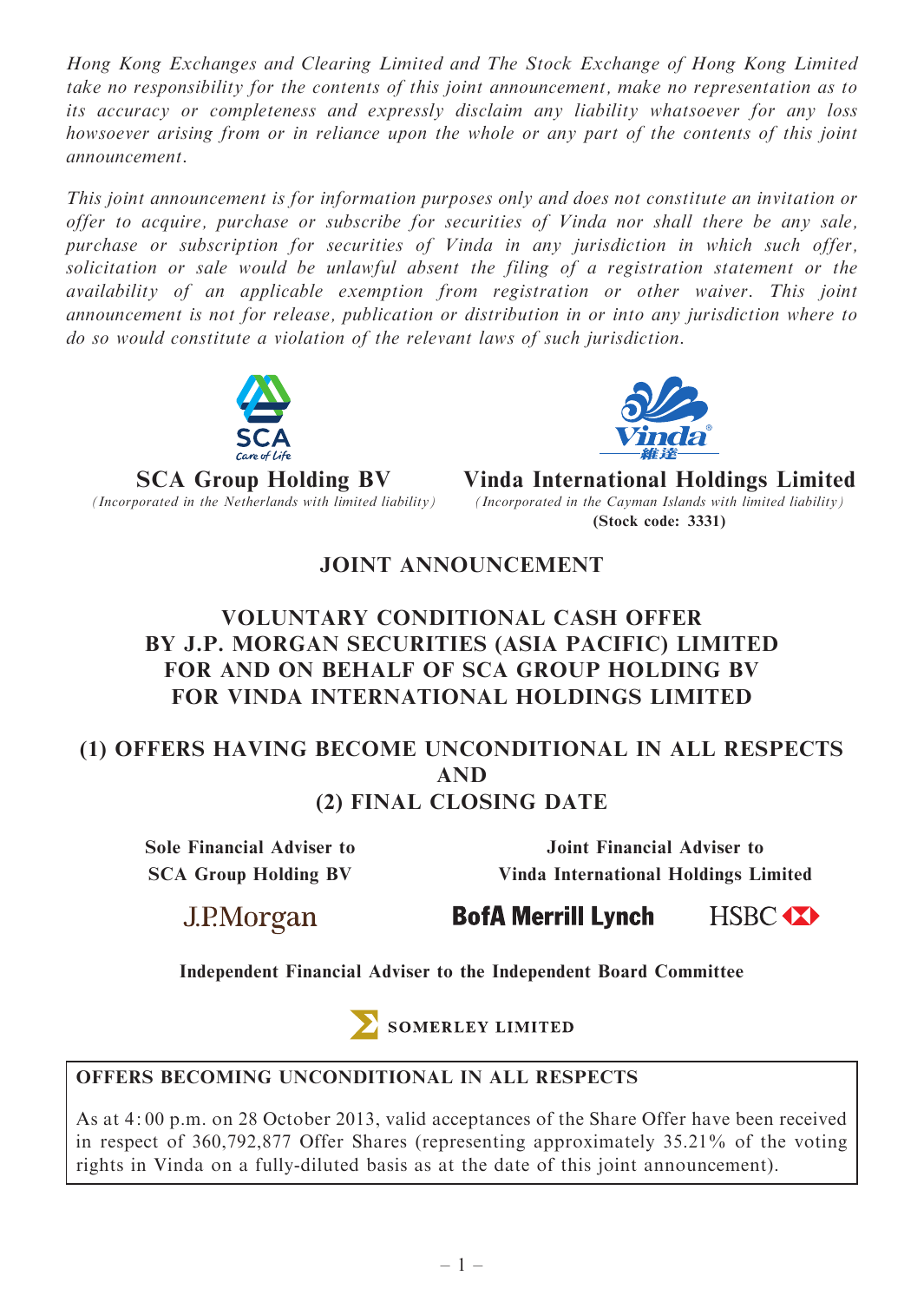Taking into account the 216,431,897 Shares (representing approximately 21.12% of the voting rights in Vinda on a fully-diluted basis as at the date of this joint announcement) held by SCA Hygiene Holding AB prior to the commencement of the Offer Period on 9 September 2013, the Offeror and parties acting in concert with it are interested in an aggregate of 577,224,774 Shares (representing approximately 56.33% of the voting rights in Vinda on a fully-diluted basis as at the date of this joint announcement).

As at 4: 00 p.m. on 28 October 2013, valid acceptances of the Option Offer have been received in respect of 5,932,000 Options (which include the acceptance by Ms. Zhang in accordance with the Zhang Irrevocable Undertaking).

As all the Conditions set out in the Composite Document have now been satisfied, the Offeror announces that the Offers have become unconditional in all respects on 28 October 2013.

## FINAL CLOSING DATE

The Offeror hereby announces that the Offers will remain open for acceptance until 4: 00 p.m. on Monday, 11 November 2013, which shall also be the final closing date of the Offers (the ''Final Closing Date'').

# INTRODUCTION

Reference is made to (i) the announcements jointly issued by SCA Group Holding BV (the ''Offeror'') and Vinda International Holdings Limited (''Vinda'') dated 9 September and 30 September 2013 in relation to the Offers; (ii) the composite offer and response document jointly issued by the Offeror and Vinda dated 7 October 2013 in relation to the Offers (the ''Composite Document''); and (iii) the announcement jointly issued by the Offeror and Vinda in relation to the despatch of the Composite Document dated 7 October 2013. Unless otherwise stated, capitalised terms used herein shall have the same meanings as those defined in the Composite Document.

All time and date references contained in this joint announcement are to Hong Kong times and dates.

## ACCEPTANCE LEVEL

As at 4: 00 p.m. on 28 October 2013, valid acceptances of the Share Offer have been received in respect of 360,792,877 Offer Shares (representing approximately 35.21% of the voting rights in Vinda on a fully-diluted basis as at the date of this joint announcement).

Taking into account the 216,431,897 Shares (representing approximately 21.12% of the voting rights in Vinda on a fully-diluted basis as at the date of this joint announcement) held by SCA Hygiene Holding AB prior to the commencement of the Offer Period on 9 September 2013, the Offeror and parties acting in concert with it are interested in an aggregate of 577,224,774 Shares (representing approximately 56.33% of the voting rights in Vinda on a fully-diluted basis as at the date of this joint announcement).

As such, the Offeror announces that Condition (i) as set out under the section headed ''Conditions to the Offers — Conditions to the Share Offer'' in the ''Letter from J.P. Morgan'', the text of which is set out in the Composite Document, has been satisfied.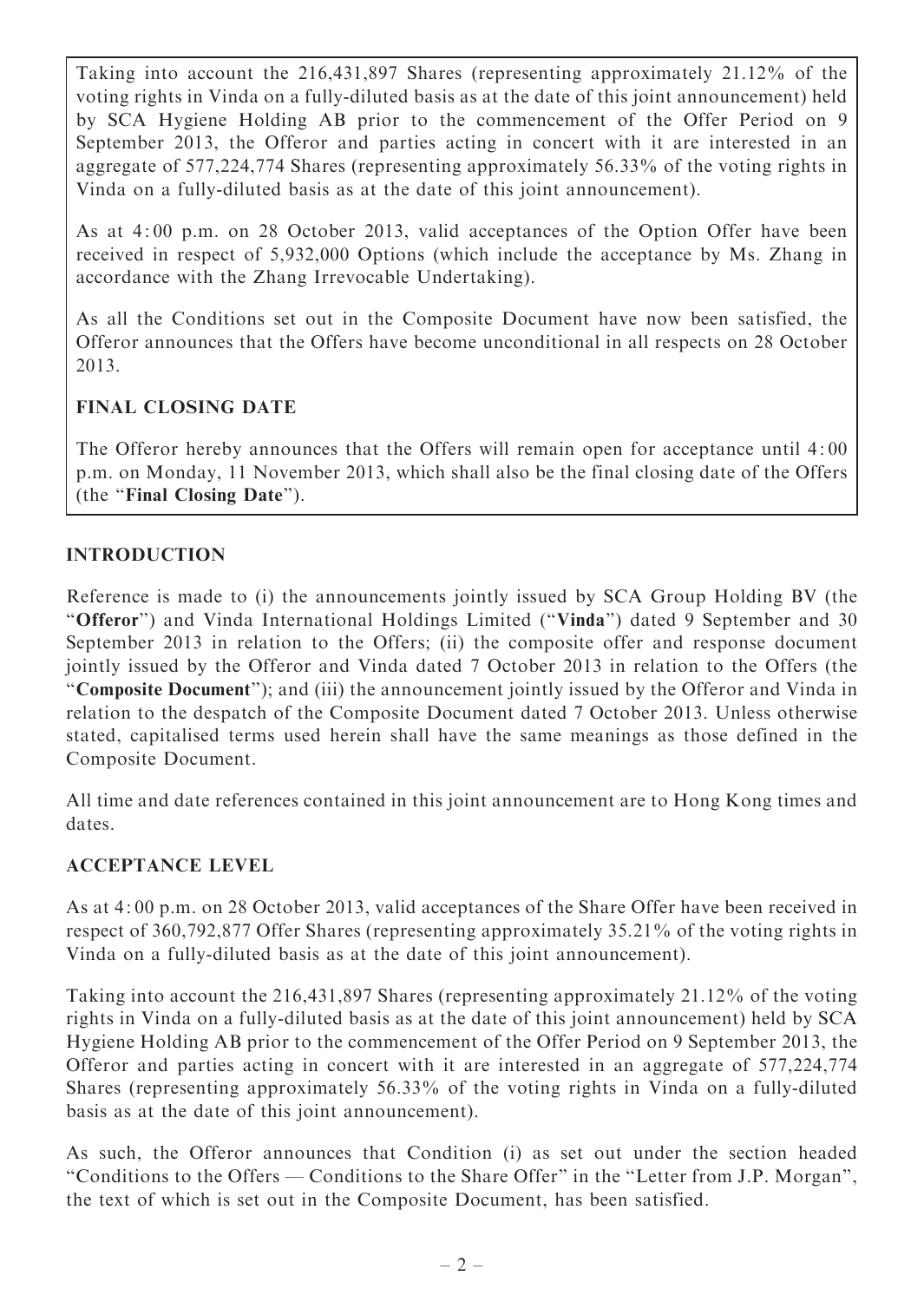Save for the above, none of the Offeror or the parties acting in concert with it held, controlled or directed any Shares or any rights over Shares. Save for the acceptances of the Share Offer described above, the Offeror and the parties acting in concert with it have not acquired or agreed to acquire any Shares or rights over Shares during the Offer Period and up to the date of this joint announcement. None of the Offeror or the parties acting in concert with it has borrowed or lent any relevant securities (as defined under Note 4 to Rule 22 of the Takeovers Code) in Vinda during the Offer Period and up to the date of this joint announcement.

As at 4: 00 p.m. on 28 October 2013, valid acceptances of the Option Offer have been received in respect of 5,932,000 Options (which include the acceptance by Ms. Zhang in accordance with the Zhang Irrevocable Undertaking). As disclosed in the Composite Document, the Option Offer will be conditional upon the Share Offer becoming or being declared unconditional in all respects.

#### OTHER CONDITIONS

Conditions (ii) to (ix) as set out under the section headed "Conditions to the Offers  $-$ Conditions to the Share Offer'' in the ''Letter from J.P. Morgan'', the text of which is set out in the Composite Document, have also been satisfied.

### SHARE OFFER HAS BECOME UNCONDITIONAL IN ALL RESPECTS

As all the Conditions set out in the Composite Document have now been satisfied, the Offeror announces that the Share Offer has become unconditional in all respects on 28 October 2013.

### OPTION OFFER HAS BECOME UNCONDITIONAL IN ALL RESPECTS

As the Share Offer has become unconditional in all respects, the Offeror also announces that the Option Offer has become unconditional in all respects on 28 October 2013.

#### OFFERS REMAIN OPEN FOR ACCEPTANCES

As disclosed in the Composite Document, at least fourteen (14) days' notice in writing must be given before the Offers are closed to those Independent Shareholders and those Optionholders who have not accepted the Share Offer and the Option Offer, respectively. The Offeror hereby announces that the Offers will remain open for acceptance until 4: 00 p.m. on Monday, 11 November 2013, which shall also be the Final Closing Date. The Share Offer and the Option Offer will be closed to those Independent Shareholders and those Optionholders who have not accepted the Share Offer and the Option Offer, respectively by 4: 00 p.m. on Monday, 11 November 2013.

Independent Shareholders are advised to refer to the Composite Document and the WHITE Form of Share Offer Acceptance for details of acceptance procedures if they wish to accept the Share Offer. Optionholders are advised to refer to the Composite Document and the PINK Form of Option Offer Acceptance for details of acceptance procedures if they wish to accept the Option Offer.

#### SETTLEMENT OF THE OFFERS

Remittances in respect of the consideration (after deducting the seller's ad valorem stamp duty) payable for the Offer Shares tendered under the Share Offer will be despatched by ordinary post to those Independent Shareholders accepting the Share Offer at their own risk as soon as possible, but in any event within seven (7) Business Days following the later of the date